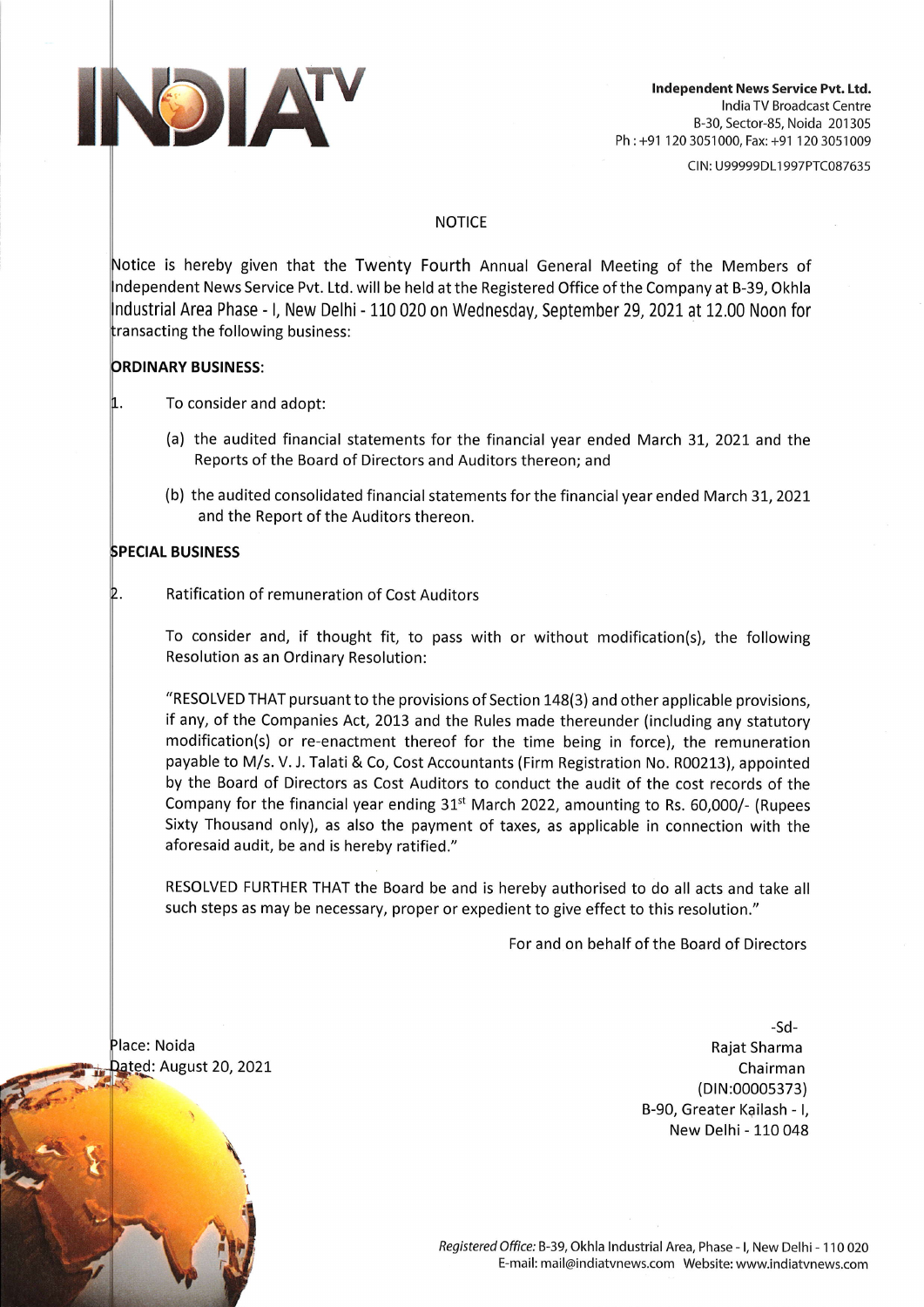NOTES:-

- 1. The Explanatory Statement pursuant to Section 102 of the Companies Act, 2013 ("Act") in respect of the Special business to be transacted under item no. 2 of the notice is annexed hereto.
- 2. A MEMBER ENTITLED TO ATTEND AND VOTE AT THE ANNUAL GENERAL MEETING (THE "MEETING") IS ENTITLED TO APPOINT A PROXY TO ATTEND AND VOTE ON A POLL INSTEAD OF HIMSELF AND THE PROXY NEED NOT BE A MEMBER OF THE COMPANY. THE INSTRUMENT APPOINTING THE PROXY SHOULD, HOWEVER, BE DEPOSITED AT THE REGISTERED OFFICE OF THE COMPANY NOT LESS THAN FORTY-EIGHT HOURS BEFORE THE COMMENCEMENT OF THE **MEETING**

A PERSON CAN ACT AS A PROXY ON BEHALF OF MEMBERS NOT EXCEEDING FIFTY AND HOLDING IN THE AGGREGATE NOT MORE THAN TEN PERCENT OF THE TOTAL SHARE CAPITAL OF THE COMPANY CARRYING VOTING RIGHTS. A MEMBER HOLDING MORE THAN TEN PERCENT OF THE TOTAL SHARE CAPITAL OF THE COMPANY CARRYING VOTING RIGHTS MAY APPOINT A SINGLE PERSON AS PROXY AND SUCH PERSON SHALL NOT ACT AS A PROXY FOR ANY OTHER PERSON OR SHAREHOLDER.

- 3. Members are requested to notify any change in their address immediately to the Registered Office of the Company.
- 4. During the period beginning 24 hours before the time fixed for the commencement of the meeting and ending with the conclusion of the meeting, a member would be entitled to inspect the proxies lodged at any time during the business hours of the Company, provided that not less than three days of notice in writing is given to the Company.
- 5. All the documents referred to in the notice, if any, are open for inspection at the Company's registered office and corporate office during normal business hours on all working days.
- 6. A route map along with prominent landmark for easy reach to the venue of Annual General Meeting is annexed with this notice.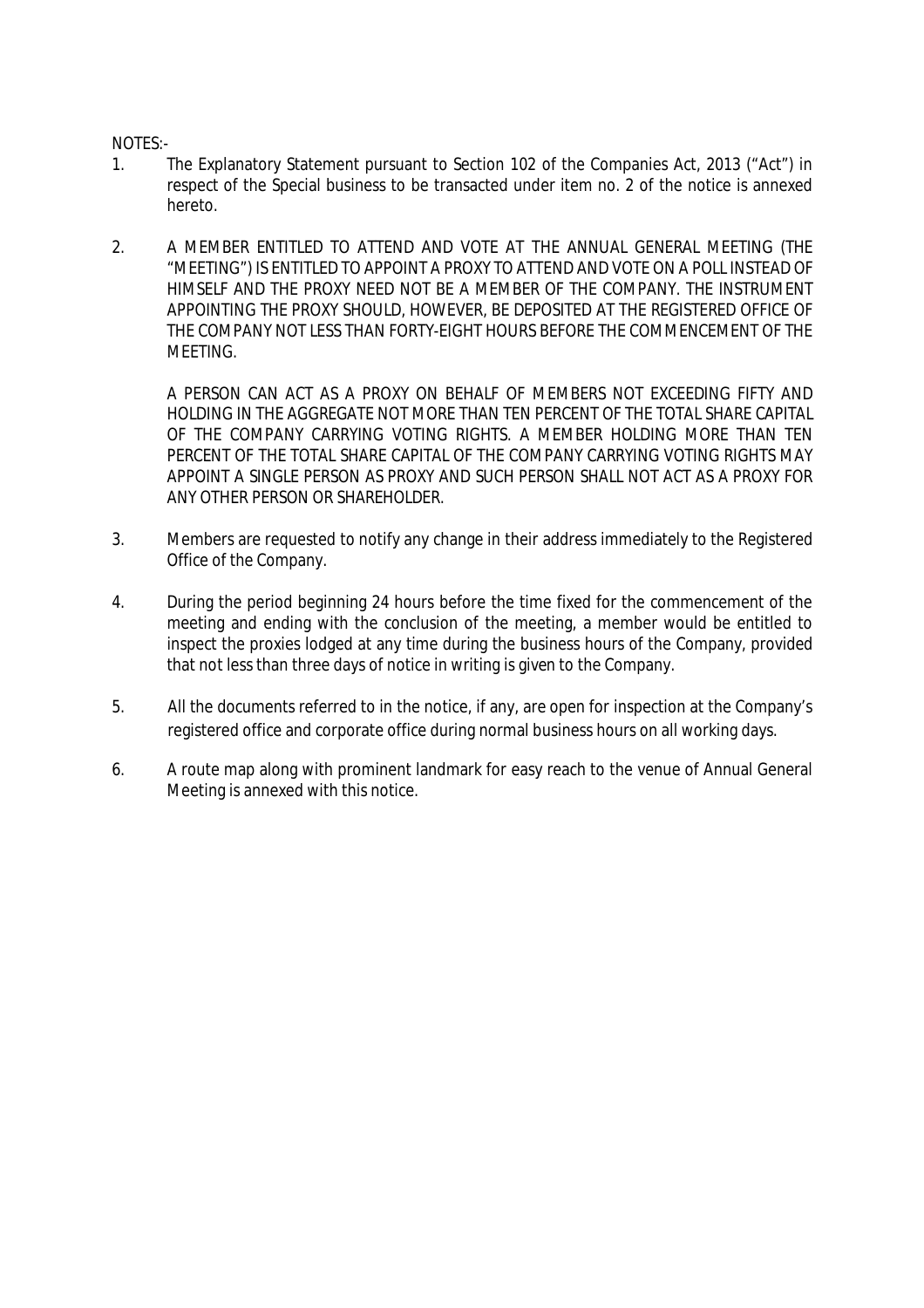